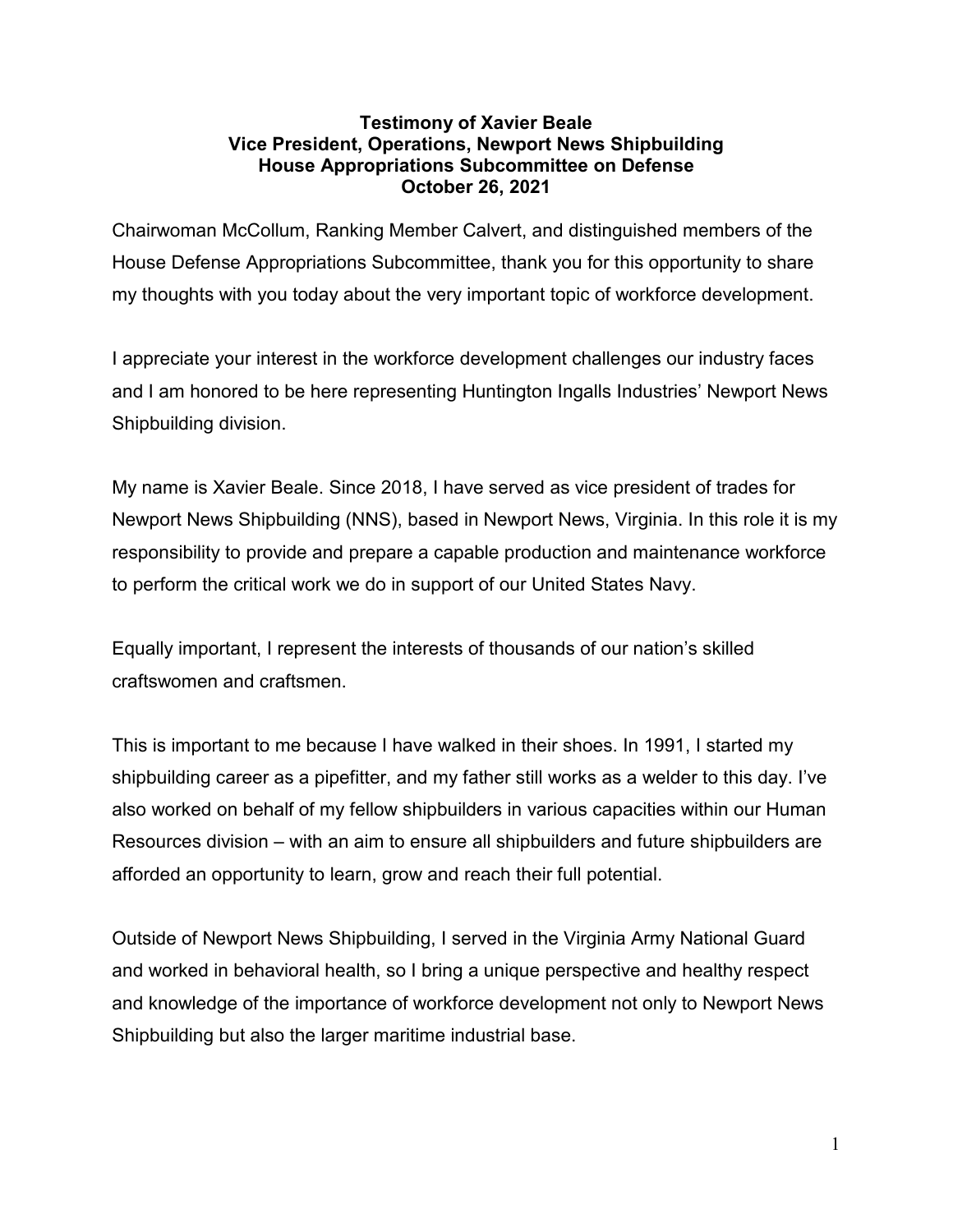I've shared my perspective in our region as a member of the Virginia Board of Workforce Development, the Virginia Foundation for Community College Education board of directors, the Local Initiatives Support Corporation, Hampton Roads local advisory council and Hampton Roads Community Action Program's board of directors.

I'd like to start off with a brief overview of Huntington Ingalls Industries, our parent company, as well as share a little background about our Newport News Shipbuilding division.

I understand that Chairwoman McCollum and several subcommittee members recently visited Naval Base Kitsap and Puget Sound Naval Shipyard. While we are a company that supports our United States Navy, your experience at the public naval shipyards is similar to what you would see at Newport News Shipbuilding. Both private and public shipyards have similar needs and face similar challenges.

Today I will focus on our challenges, what is working well for us, and finally, I will discuss several recommendations and opportunities for your consideration.

## **Huntington Ingalls Industries**

First, who we are.

Huntington Ingalls Industries, or HII, is America's largest military shipbuilding company and defense technologies provider. Headquartered in Newport News, Virginia, we employ approximately 44,000 workers at our facilities throughout the United States and around the world. We also provide a wide variety of products and services to the commercial energy industry and other government customers, including the Department of Energy.

Huntington Ingalls consists of three operating divisions: Newport News Shipbuilding which I will discuss in more detail below, Ingalls Shipbuilding, and our Technical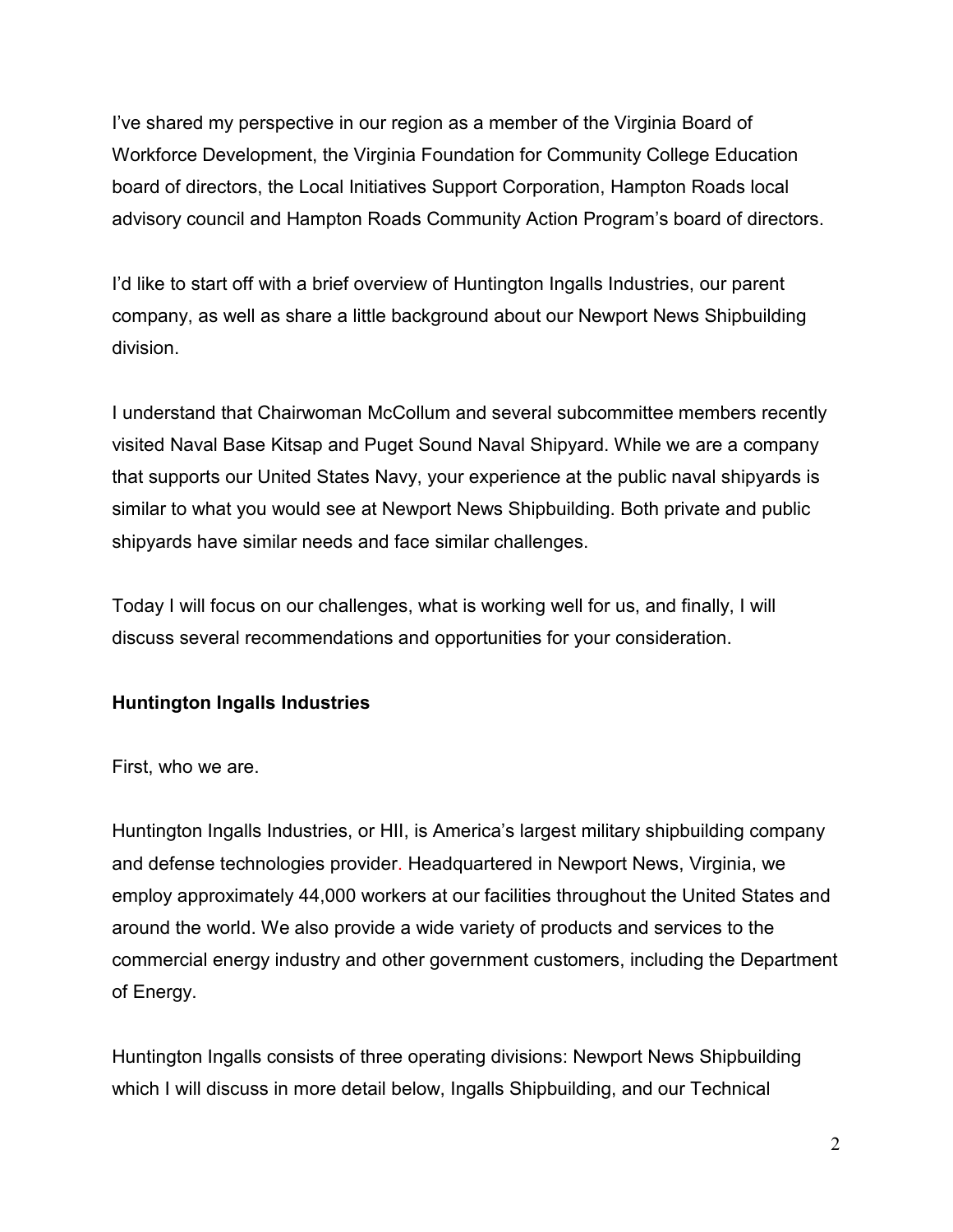Solutions Division. All three divisions of our company face similar challenges in the attraction, development, and deployment of their respective workforces. Before a detailed discussion of Newport News Shipbuilding's workforce development posture, I would like to highlight briefly some of the unique aspects of the workforce needs at Ingalls Shipbuilding and Technical Solutions Division.

## **Ingalls Shipbuilding**

Ingalls Shipbuilding is located in Pascagoula, Mississippi on 800 acres of land along the Pascagoula River. Employing 11,500 employees, Ingalls is the largest manufacturing employer in Mississippi and a major contributor to the economic growth of Mississippi and Alabama. Ingalls is the largest supplier of U.S. Navy surface combatants, and has built nearly 70 percent of the U.S. Navy fleet of warships.

On average, Ingalls hires over 2,000 new employees each year. Over the next two years, Ingalls will need to hire over 6,000 new employees to support production needs.

To meet this ever increasing workforce demand, Ingalls has developed a "grow your own" approach to workforce development by creating awareness at the earliest stages of learning with K-12 partnerships, particularly, in high schools across the Gulf Coast region; providing and supporting pre-hire, unpaid training to the unemployed and underemployed; hiring of entry-level employees at competitive wages which includes paid training and upward mobility of wages post-training.

## **Technical Solutions Division**

Comprising more than 7,000 professionals worldwide, Huntington Ingalls Industries' Technical Solutions division provides mission-critical national security solutions to government and commercial customers worldwide. The needs of these government and commercial customers are diverse and unique, and therefore so are the skill sets required to meet our customers' requirements. One of the most urgent issues facing this part of our business is the development of a sustainable source of cleared, cyber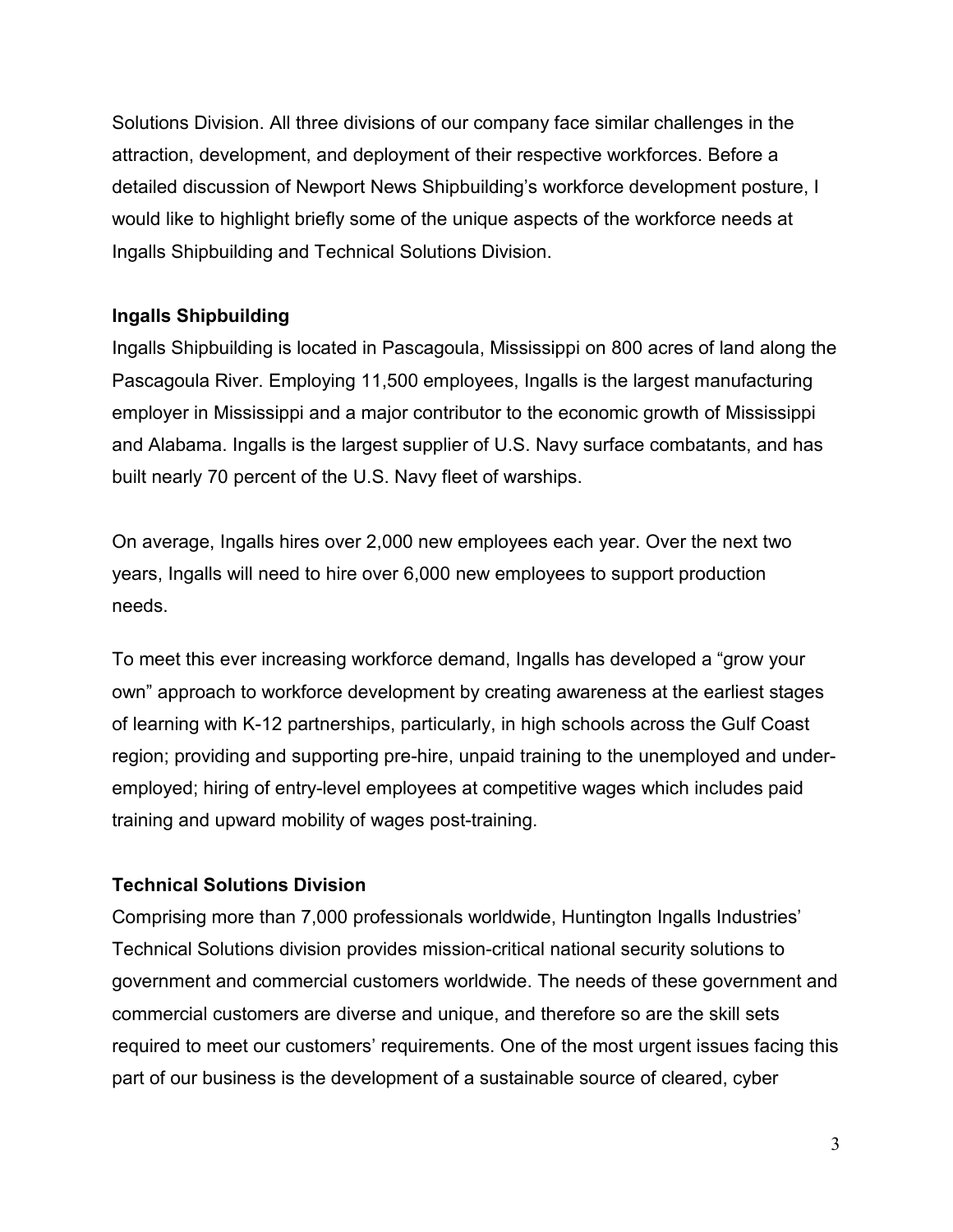professionals to meet the emerging needs of our customers. We appreciate the Subcommittee's focus on this critical issue and we are supportive of efforts to grow the cyber workforce throughout both government and industry. In other parts of our business, Technical Solutions has implemented best practices from Newport News Shipbuilding's Apprentice School and trades training programs to create similar pipelines of talent acquisition and development for the performance of work in support of the Department of Energy Weapons Complex, including at Los Alamos National Laboratory in New Mexico. Workforce and talent development is a key enabler of mission success for Technical Solutions Division and will continue to be a priority for our business.

#### **Newport News Shipbuilding**

Newport News Shipbuilding was founded 135 years ago and is a division of Huntington Ingalls Industries. At Newport News, we design, build, maintain and inactivate nuclearpowered aircraft carriers and submarines. Our facility spans 550 acres and we are the Navy's sole designer, builder, and refueler of aircraft carriers, and one of two companies able to build nuclear submarines. Currently, we are building the new Ford-class aircraft carriers and Virginia-class fast-attack submarines, and performing Refueling and Complex Overhaul (RCOH) on Nimitz-class aircraft carriers.

The ships we build carry out some of our country's most important missions, and there is no other place in the world capable of doing the work we do.

At 25,000 strong, we are the largest industrial employer in Virginia. Many of our shipbuilders are third, fourth and even fifth generation, and we boast more than 1,000 master shipbuilders, a title we give to our employees who have worked at Newport News for 40 or more consecutive years.

As Virginia's largest industrial employer, we are the heart of Hampton Roads and a bedrock for our community and state. But shipbuilding is the ultimate national effort with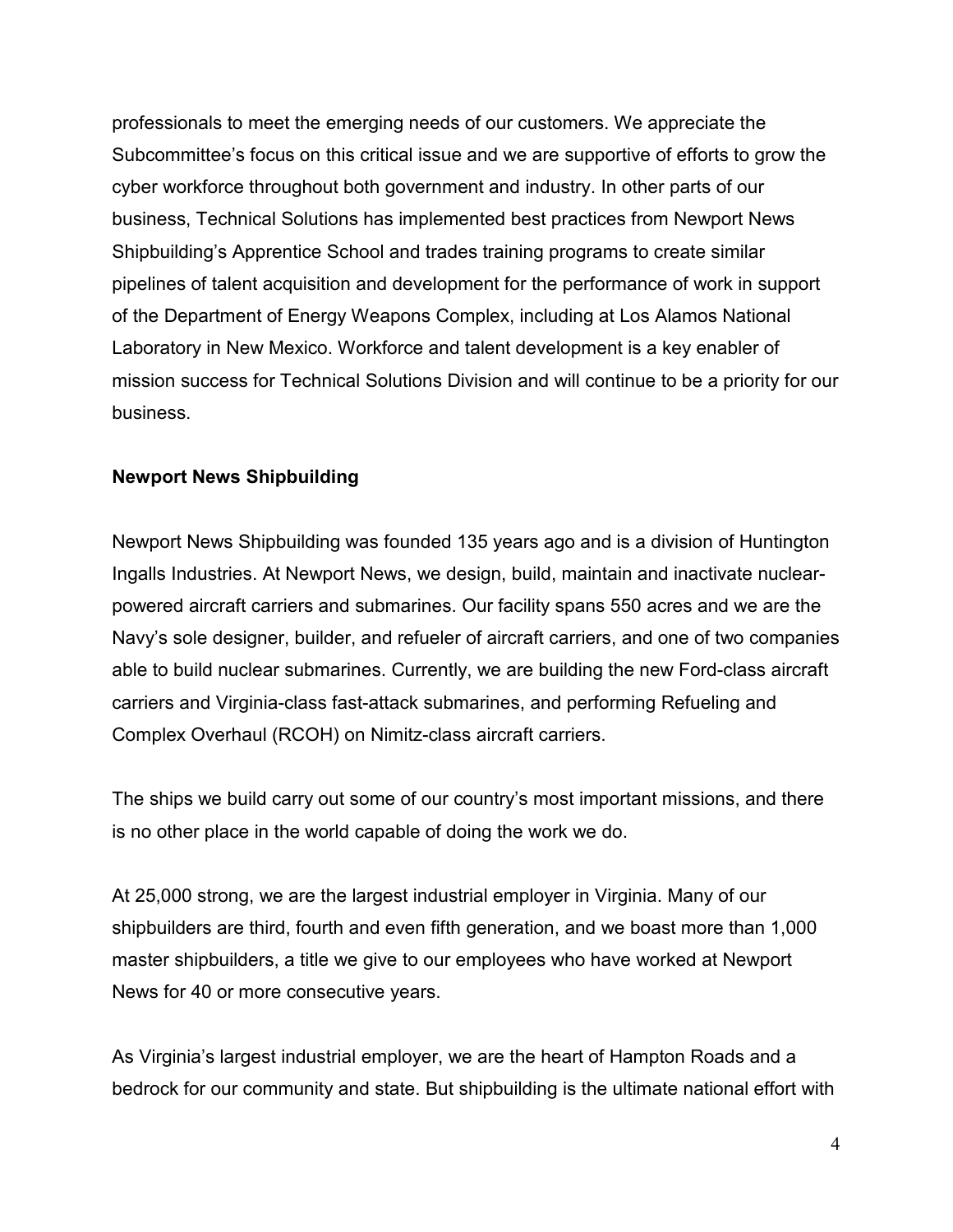a national impact. In fact, there are over 2,500 supplier businesses from across all 50 states employing several thousand workers who help us build and maintain our nuclear Navy fleet.

Today, we are working on 37 ships and supporting the Department of Energy's Kesselring site, which trains the sailors who operate nuclear-powered ships. In fact, Newport News Shipbuilding is busier now than at any time over the last four decades.

How we accomplish our work is also undergoing a transformation. We are moving from traditional paper blueprints to digital formats, making work easier to understand and visualize. Additionally, we use technologies like robotics, laser scanning, augmented reality and additive manufacturing – or 3D printing – to build ships.

Our Integrated Digital Shipbuilding initiative—or iDS—is the future of shipbuilding. Not only does it enable cost savings, improved predictability, and ultimately lower lifecycle costs for Navy ships, it also enables an inexperienced workforce by accelerating their journey to proficiency. We believe there is a role for expanded federal investment in iDS given its potential across the nuclear shipbuilding enterprise, from new design and construction in the private shipyards and our supplier base all the way through the ship's operation and maintenance lifecycle overseen by the Navy and the public shipyards.

## **Our Workforce Development and Hiring Challenges**

While this digital transformation and our workload are good news, they also present significant challenges in terms of hiring a skilled workforce.

Over the last five years, Newport News Shipbuilding has hired more than 17,000 people, and we will need to hire an additional 7,000 over the next 5 years, of which 50% will be within skilled trades.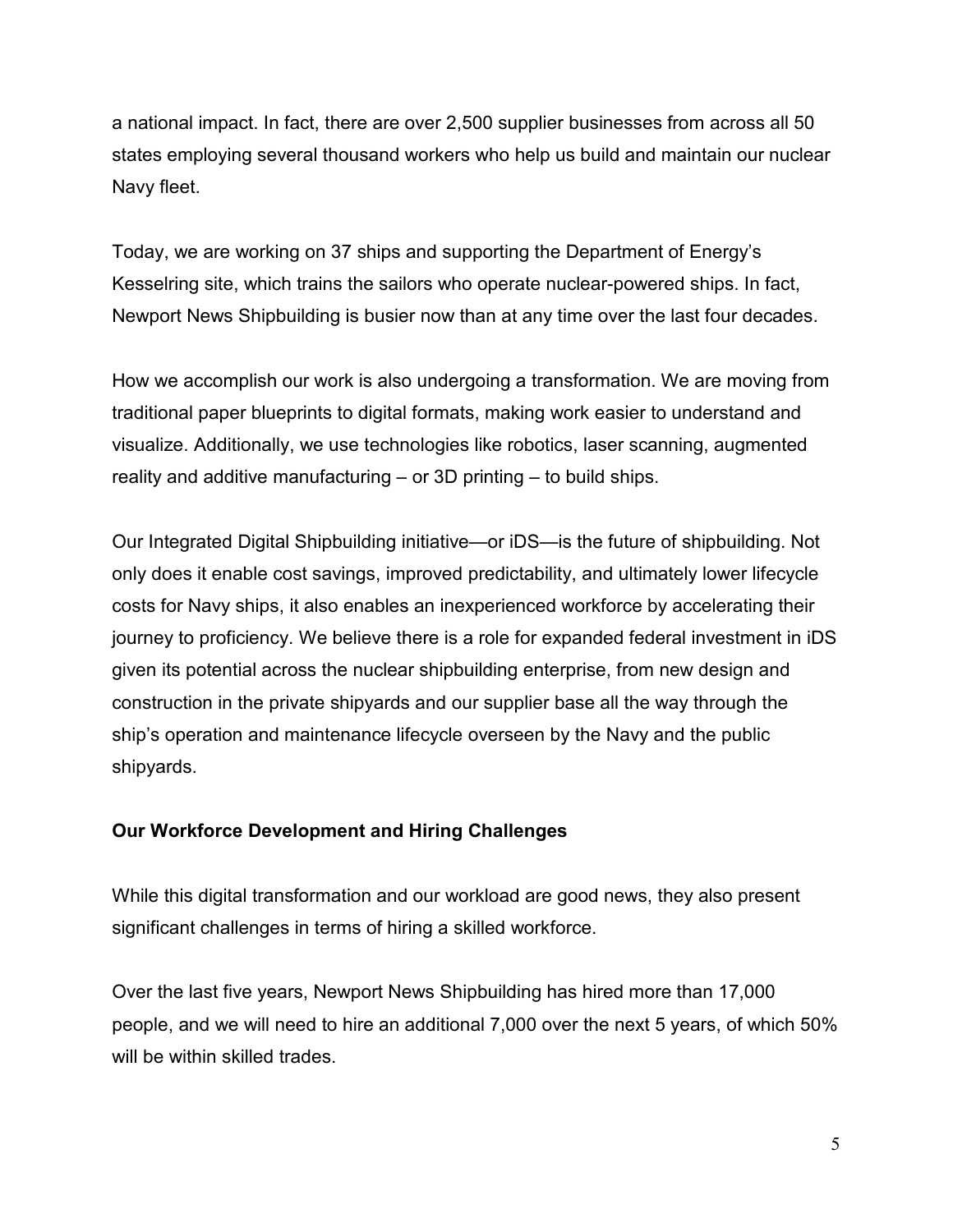Being a Navy contractor adds additional requirements that challenge an already strained labor pool. Our contracts require that applicants be U.S. citizens, pass a background check and hair follicle drug screening, and a physical agility test before they are hired. These requirements alone significantly limit the available talent we can hire.

And while the work we do is rewarding and allows us to play a significant role in our nation's defense, we grapple with a widespread devaluing of technical education and manufacturing jobs. Competition for employees is fierce. Not only are we competing against companies that offer remote work options, we are competing with a society that does not naturally gravitate to shipbuilding as a "first option" for their children.

In Hampton Roads, we have numerous ship repair and public yards ramping up their workforce as they take on greater ship repair and overhaul work. An off-shore wind manufacturing hub is being established that will compete for similar talent, and significant road and tunnel construction projects are drawing from the same limited pool of skilled laborers. But, Hampton Roads is not unique – there are many regions within the U.S. that have an insufficient supply of skilled trade workers to meet the maritime industrial needs.

To meet our hiring goals, we partner with more than 20 veterans' organizations and local military installations to hire veterans. We recognize the skill, leadership and strong work ethic that our transitioning service members offer to the private sector. We also work with several programs to recruit people that are differently abled.

And like other companies, we take our recruiting efforts on the road. We developed a mobile recruiting center by outfitting a trailer that showcases our Integrated Digital Shipbuilding efforts to demonstrate to students from K-12, community colleges and fouryear college campuses what a career in today's shipbuilding industry looks like. By bringing shipbuilding to them, it helps us change the narrative and combat the stereotypes that may be associated with manufacturing.

6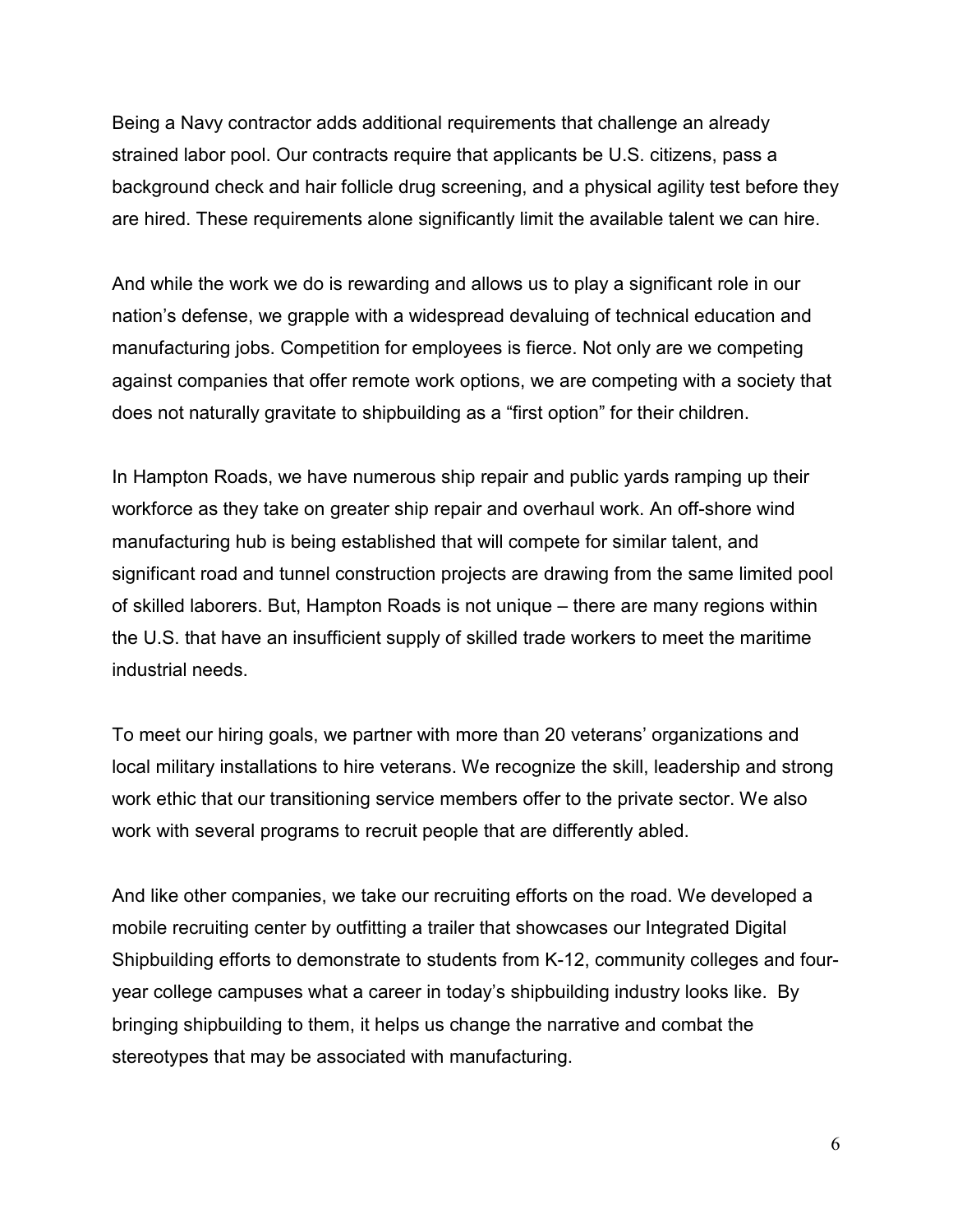And since no one shows up at Newport News Shipbuilding with a degree in shipbuilding, we make significant investments in the training and development of our people. As such, we:

- Spend over 100 million dollars on workforce training and development each year.
- Operate The Apprentice School, which for more than a century has served as a key component of our workforce development effort. Over the years the school has evolved into a leadership academy, and offers registered apprenticeships in 19 shipbuilding trades and eight optional advanced programs, accredited associates degrees and accredited engineering degrees.
- We also provide a robust trades training program and partner with area high school CTE programs, and community colleges. Through a partnership with local Virginia community colleges and the Virginia Ship Repair Association, we've helped to develop a pre-hire training program in 7 different trades that creates a skilled talent pipeline for the Hampton Roads maritime industrial base. Again, we are committed to driving solutions that will improve not just the health of Newport News Shipbuilding but the entire maritime ecosystem.

We also understand the need to build a workforce pipeline that will help sustain our business for future decades, and we believe in starting early.

So we partner with our area school systems, and through a program we call Shipbuilders Educating and Engaging Kids, or SEEK. We send our shipbuilders into Pre-K through 12<sup>th</sup> grade classrooms to expose students, parents and teachers to our company and the opportunities that a shipbuilding career offers.

We also have a program at the shipyard we call GEMS. The acronym stands for "Girls with Engineering Minds in Shipbuilding." It is an after school program in underserved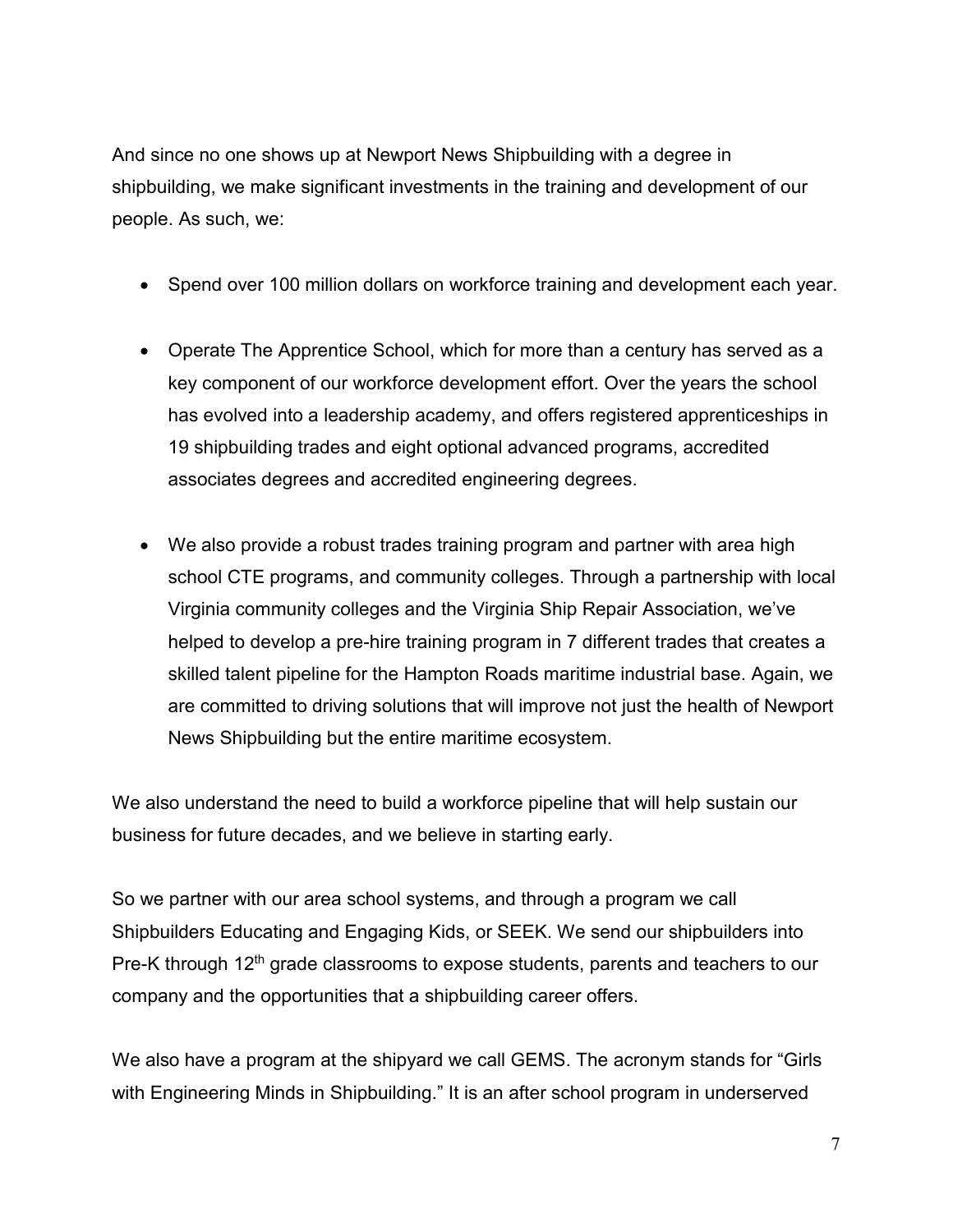middle schools geared toward girls who are interested in pursuing engineering and other STEM careers. In 2019, we added a similar program for at-risk boys called YME or Young Men in Engineering.

To educate our new workforce, we must reshape how we are training our shipbuilders to ensure they are equipped to work in a digital world. Four years ago, Newport News Shipbuilding teamed with Old Dominion University (ODU) to create the Virginia Digital Shipbuilding Workforce Program. Under this initiative, ODU is incorporating aspects of digital shipbuilding into engineering and design and IT courses while also looking to more effectively incorporate digital components into trades training programs.

We are also modernizing our curriculum to include more digital content at The Apprentice School, and we recently established Youth Builders, a pre-apprenticeship program designed to strengthen high school students' readiness to succeed in our apprenticeship program.

We've also partnered with the City of Newport News and Old Dominion University on a new state-of-the-art facility within Brooks Crossing, which is a new development in Newport News' Southeast community, an urban, low-income community not far from the shipyard.

A portion of the building is used by our shipbuilders to implement new digital technologies into our engineering and manufacturing processes. But the best part is the first floor of the building, where kids in the Southeast community are introduced to STEM-related jobs and fields of study. It's a wonderful opportunity for us to grow and develop a new generation of engineers, scientists and mathematicians.

While all of these efforts have worked well for us, rightsizing the talent pipeline is not something Newport News Shipbuilding can do alone. It takes partnerships at the regional, state, and federal levels; innovative programs; and financial investment.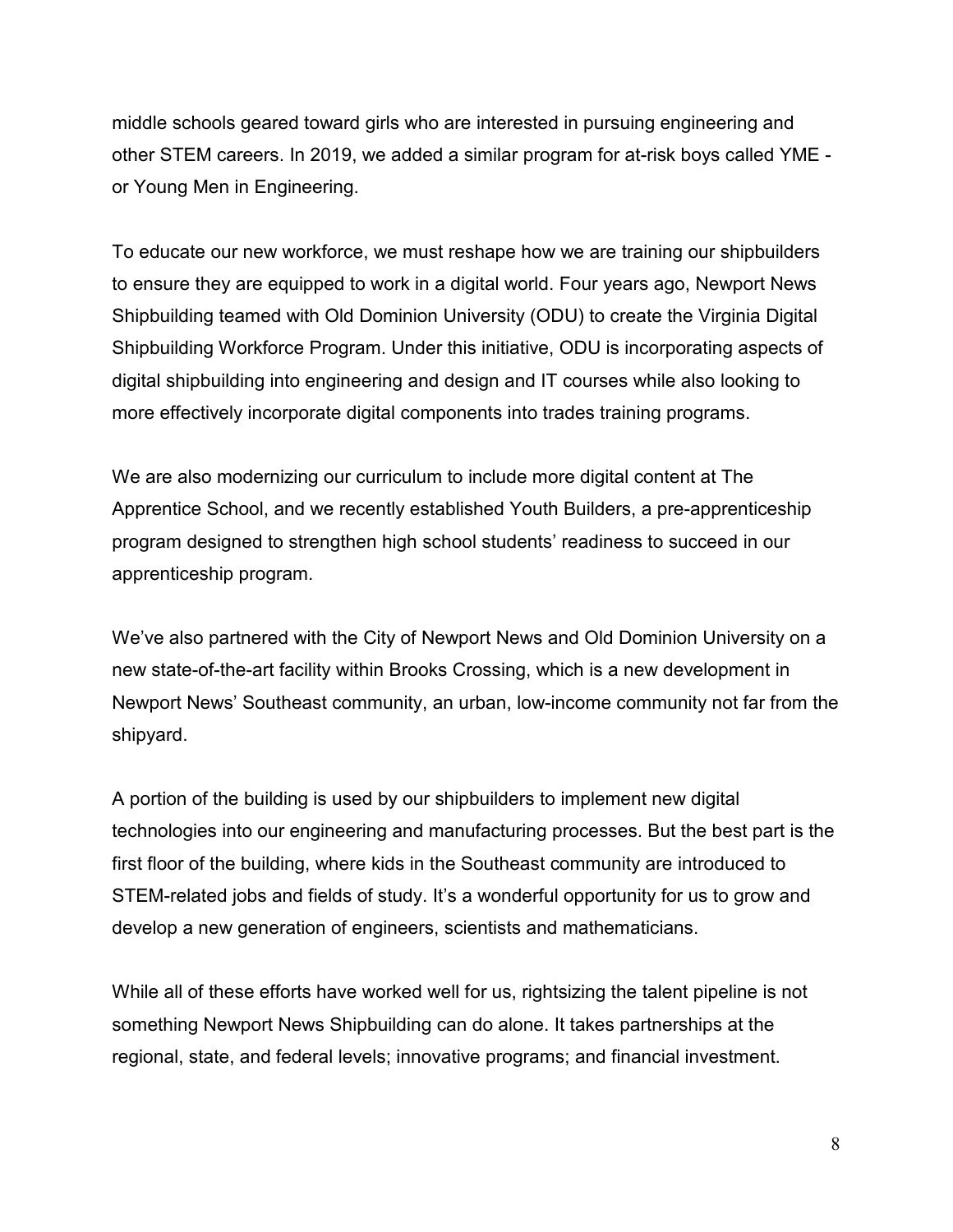### **We believe effective workforce development starts with public school curriculum.**

Over the years, K-12 education has been standardized around core subjects with the goal of getting students into colleges. Until recently, career and technical education was marginalized or removed from many secondary schools.

If students are going to choose to enter Career and Technical Education (CTE) training programs in high school, they need to be exposed to and sold on these career pathways as early as middle school.

In Hampton, Virginia, the public schools have transformed their four high schools into 16 academies focused on 41 career pathways. Students begin learning about careers in middle school to inform which academy they choose to attend in high school.

In Danville, Virginia, and surrounding counties, public schools have implemented the Great Opportunities in Technology and Engineering Careers (GOTEC) Career Connections program that gives middle school students hands-on engagement with equipment like welding simulators, CNC machining simulators and robotics through a gamified curriculum. Although the program is still in its infancy, it is not only causing students to think about high school CTE programs, it is also diversifying the students who pursue trades careers by attracting more women.

A recent grant awarded under the Defense Manufacturing Community Support Program will allow for GOTEC Career Connections to be piloted in two school systems in Hampton Roads.

# **Regional Training Centers in defense manufacturing hubs are also an effective approach to workforce development.**

Too often, schools all want to build the same training centers and offer the same programs. Each public school division and community college wants its own training centers even if they serve the same metro area and are only a few miles apart. Regional training centers are more cost-effective in that they can serve multiple age groups and draw from the entire region.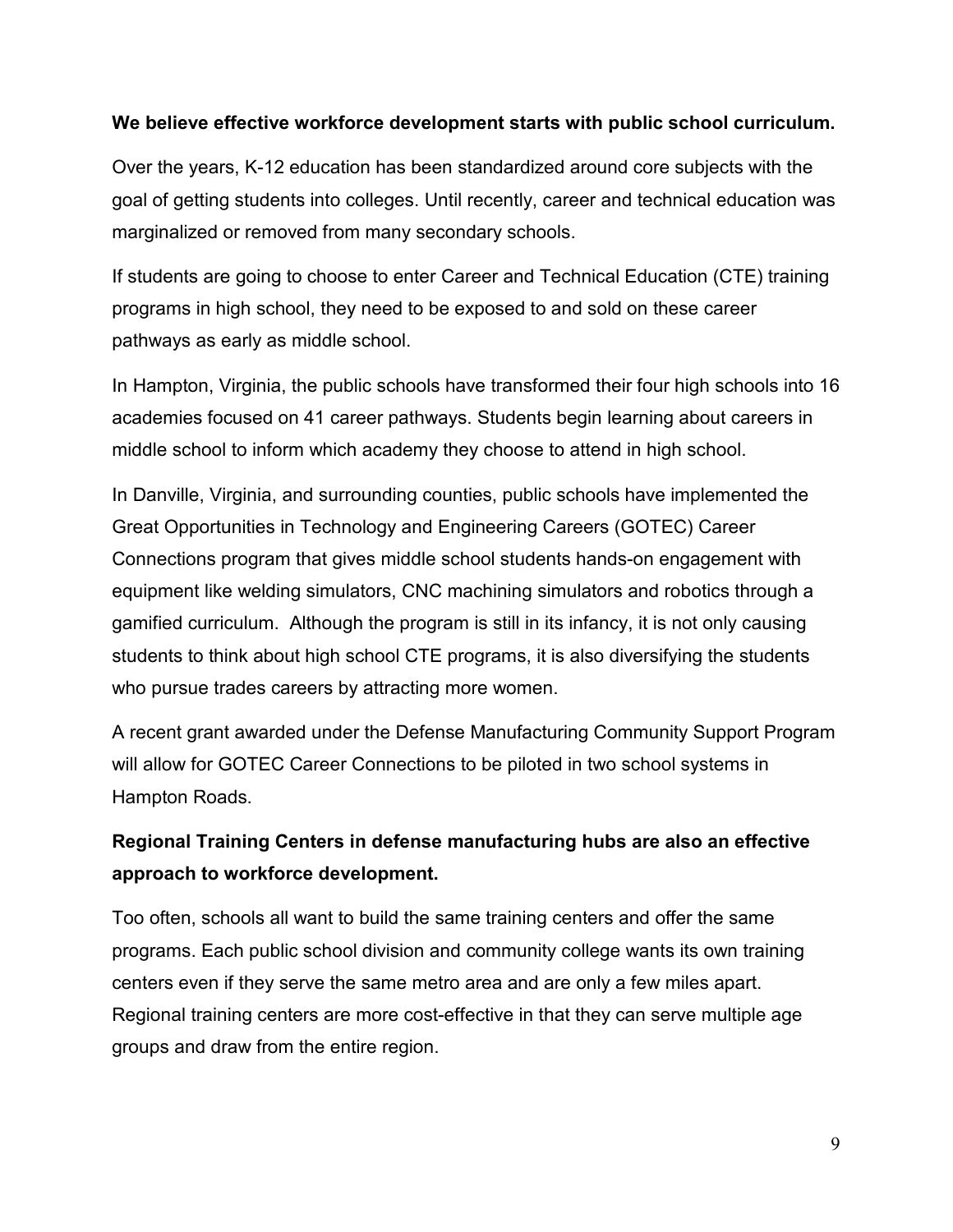A regional training center does not prohibit schools from having in-house training, but it provides an overall hub around which all training is based. The regional center can monitor employer demand signals, standardize curricula around employer needs and create clear pathways from high school to community college to employment within their specific region.

In addition to Danville's GOTEC Career Connections program, the community offers a regional training center that reaches their high schools, community colleges, and higher education centers. Led by the Institute for Advanced Learning and Research (IALR), the regional training center is made possible by more than \$80 million in investment in workforce development facilities and equipment – largely financed through tobacco settlement funds, local community foundations, and economic development funds.

Thanks to support from the Department of Defense's Industrial Base and Sustainment (IBAS) office, IALR recently developed the Accelerated Training in Defense Manufacturing (ATDM) program to allow the defense industrial base to leverage its training infrastructure. Newport News Shipbuilding provided curriculum development support and will have participants in the program's pilot cohort.

## **Training programs must be accessible and affordable.**

One of our most successful short-term training programs at Newport News Shipbuilding is our Marine Trades Training (MTT) program that provides students with two to three weeks of pre-hire training before they join the company. But even this program has barriers to access.

The program requires students to be in the training facility for over eight hours per day and many people in low-wage jobs cannot afford to be without an income during the training period. Transportation, childcare and other basic needs also prevent some potential trainees from seeking workforce development opportunities.

Newport News Shipbuilding is seeking to address these challenges by partnering with our local workforce council and community colleges to develop HR STRONG--the Hampton Roads Skilled Trades Rapid On-ramp Network for Growth. This program will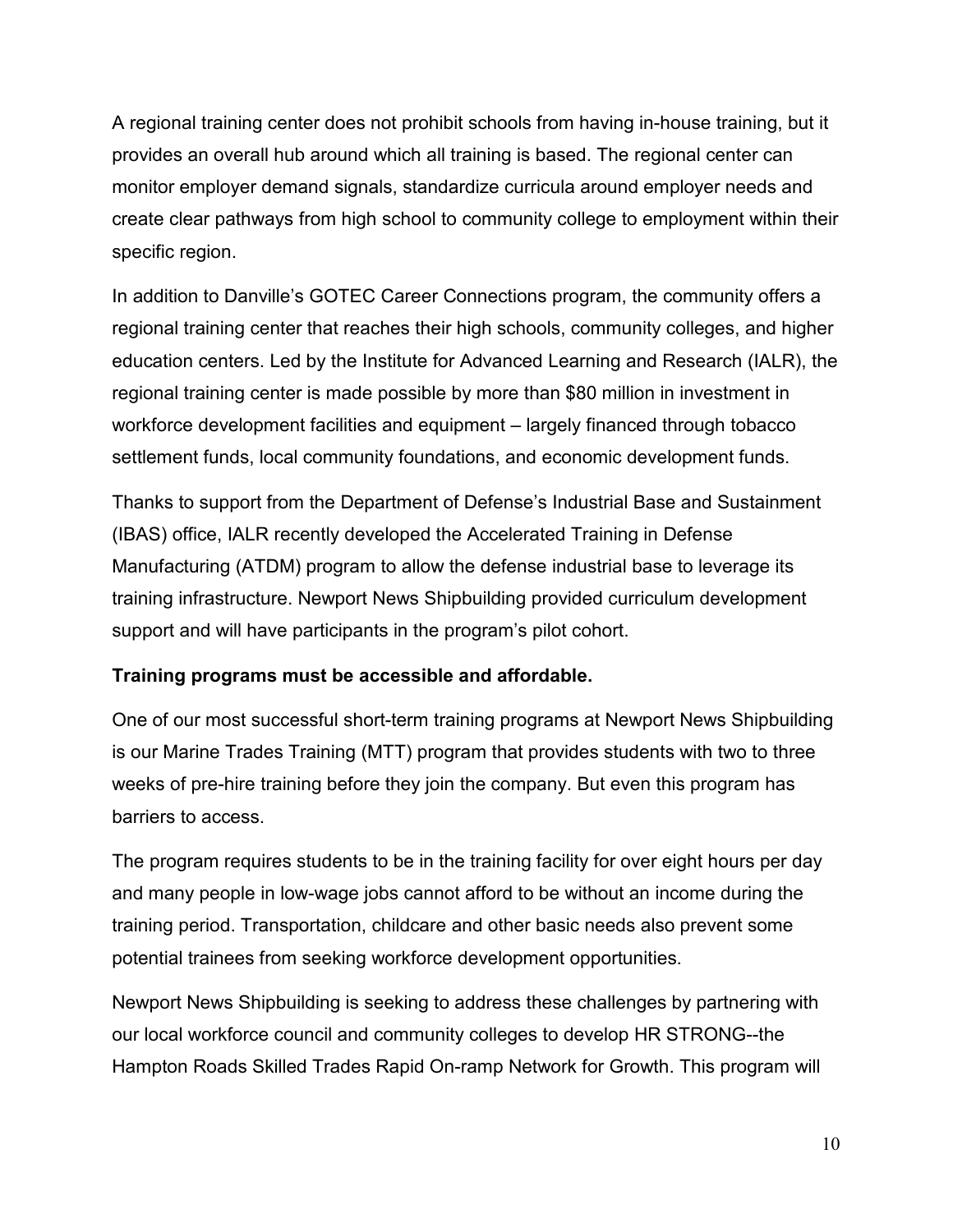enhance the MTT program with level 2 and level 3 training and provide eligible trainees with a stipend and wrap-around services while they complete training.

We have also taken advantage of two state funded programs in Virginia that remove cost barriers for trainees. The New Economy Workforce Credential Grants and the new "Get a Skill, Get a Job, Give Back," or G3 program will pay for most, if not all, costs for non-credit workforce credential training programs at Virginia community colleges.

In recent months, federal stimulus programs like the CARES Act have provided funding to make training programs, such as MTT, more accessible to underserved populations, but those initiatives are not permanent.

And programs such as HR STRONG, G3, and the New Economy Workforce Credential Grants are ripe for replication and additional funding from federal, state, and private sources.

# **Workforce development collaboration across the regional defense industrial base would pay dividends.**

As I mentioned earlier, Hampton Roads has a robust defense industry. The region's military bases, original equipment manufacturers (OEM), shipbuilding and repair facilities and suppliers all share similar workforce needs but tend to work independently to address their challenges.

We've seen examples in places like New England and Philadelphia where a regional approach among the defense industry has worked well. For example, the Southeastern New England Defense Industrial Alliance (SENEDIA) leads regional submarine workforce development efforts by leveraging established pipelines in Connecticut and Rhode Island, sharing best practices, and supporting the development of similar pipelines in Massachusetts and New Hampshire. They have an enviable record of success with nearly 4,000 trainees placed into jobs in the regional industrial base to date.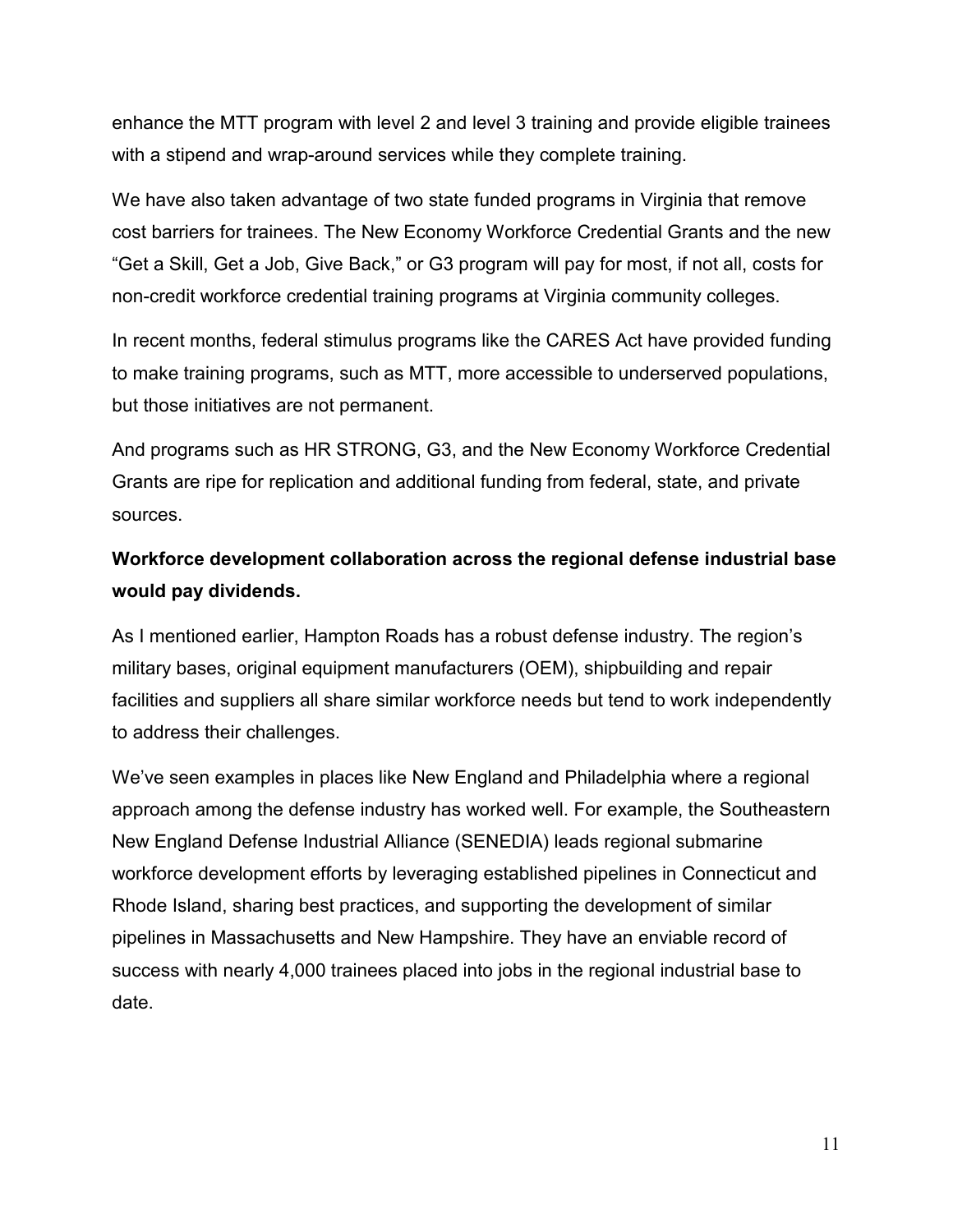A similar initiative is currently being established in the Philadelphia area to align existing workforce development pipelines in support of growth in federal work at the Philly Shipyard.

We believe there's potential for this same synergy in Hampton Roads where we have several strong organizations seeking to address the region's workforce development challenges. The Hampton Roads Workforce Council, the Maritime Industrial Base Ecosystem, and the Virginia Ship Repair Association are all good partners serving valuable roles, but none has been able to take on the centralized coordination role that has proven successful in New England.

### **The Way Ahead**

There's no doubt major hurdles exist to building the maritime workforce that our shipyard—and our maritime industrial base—will need to ensure long-term success. But these hurdles are not insurmountable, as evidenced by some successful efforts being pursued across the country that are worthy of emulating and expanding.

But industry – and individual businesses – cannot do it alone. With that in mind, here are five ways you can help us be more successful:

## **First, be our ambassador for standardized curricula.**

All Navy shipyards have needs for craft workers with similar skillsets. Some have unique needs – for example, our workforce at NNS has to be trained up to Navy Nuclear standards. But the basics are the same across industry.

Can the Navy work to develop standard pre-hire curricula that can be adopted and credentials that can be awarded in all Navy communities? Standardized curricula can be easily shared and implemented in communities around the country. And credentials tied to existing Navy technical publications will help our hiring and training offices identify the right candidates for a given job and determine what level of training is needed after joining the company.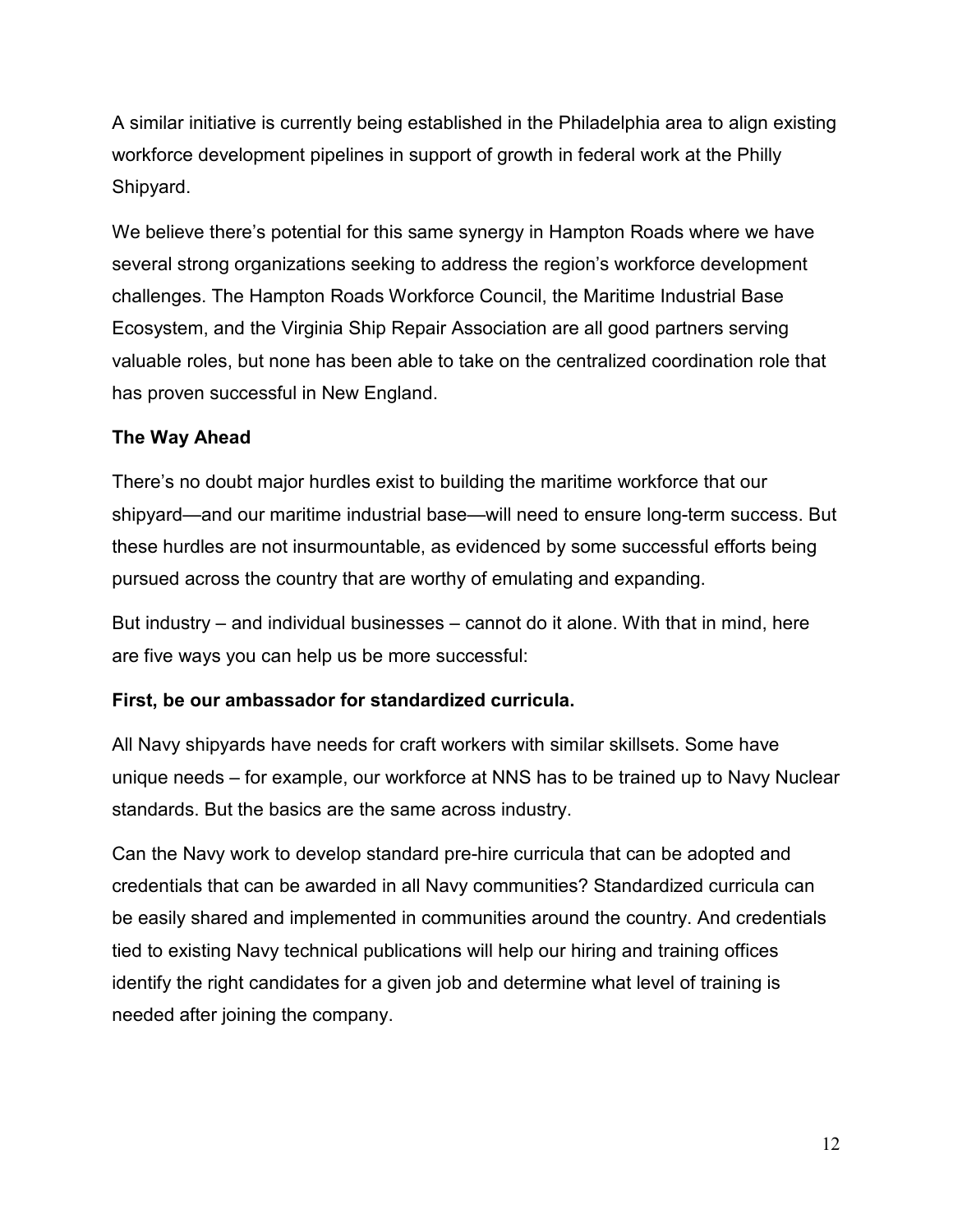### **Second, incentivize collaborative approaches in regions and government.**

The examples I mentioned earlier in New England and Danville, Virginia, demonstrate that good things can come from a regional approach. Grants, tax credits, and other incentives at both the state and federal levels can encourage a joint regional effort.

In the same vein, consider cross-agency coordination. Multiple federal agencies, such as the Department of Labor and the Department of Education, have a role in workforce development and each makes grant programs available every year to support different aspects of workforce development. By coordinating their programs with the Department of Defense, grant programs could better address the needs of the defense industrial base.

# **Third, develop a dedicated source of workforce development funding that meets maritime defense needs.**

Over the past few years, the Department of Defense's Industrial Base Analysis and Sustainment (IBAS) office has been DoD's primary mechanism for workforce development investment. IBAS has invested in strong programs, including some that I mentioned earlier. We recognize that the Subcommittee's strong support for IBAS in previous appropriations bills has been a key enabler of these investments, yet additional funds and guidance are still needed for capital, curricula, and staff if we are going to be successful in meeting our maritime workforce development challenges. Recognizing that all defense contractors, including the supply base, have significant workforce development needs, we should look to dedicated sources of funding in those regions. Perhaps this could entail including a workforce development incentive in all contracts or developing a new workforce development line item in the Department of Defense or the Department of the Navy's budget.

Because of the strong Subcommittee support in previous defense appropriations bills, there have been recent submarine and destroyer contracts which included funds that shipbuilders can designate to key suppliers to help build their capacity and infrastructure. Similar funds could be established to improve the capacity of workforce partners.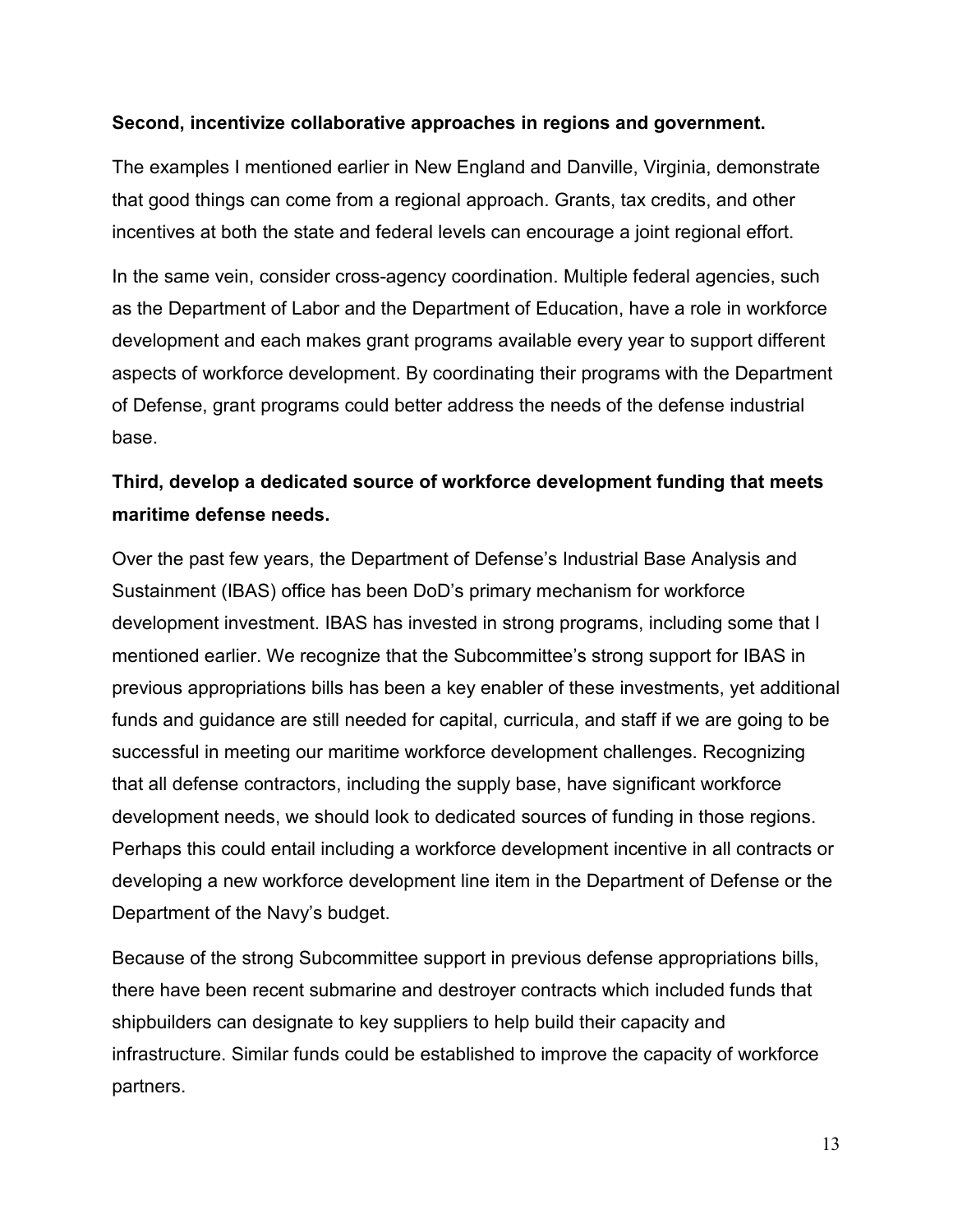## **Fourth, support greater access to training for underserved populations.**

The lesson we have learned from our Marine Trades Training program is that just because training is made available does not mean that everyone can access it. In fact, some who stand to benefit the most from learning a trade experience the greatest barriers to access such as lack of transportation, child care, or sufficient financial resources to allow them to enroll in training programs.

Long-term, federal subsidies to assist with these needs – like those provided during the pandemic through the CARES Act – would make such programs more robust and accessible.

### **And finally, support digital innovation at all levels of the defense industrial base.**

At Newport News Shipbuilding, we are well into our digital transformation. But soon, we will need all of our subcontractors and suppliers to work from the same technology, and not all of them are prepared for that.

We need the support of the Subcommittee and Navy to help to ensure suppliers are ready for this transformation in their infrastructure, equipment and workforce. Our partners at Old Dominion University's Digital Shipbuilding Workforce Program are wellpositioned to partner and share training best practices.

At a time when we need to rebuild the defense industrial base, we cannot afford to lose existing contractors and suppliers because they are not keeping up with the digital transformation that is underway.

#### **Conclusion**

In the Department of Defense's fiscal year 2020 Industrial Capabilities Report to Congress, it refers to the defense industrial workforce as "an endangered species." The report identifies human capital as a specific risk to the shipbuilding industry, stating that "in addition to the challenges found in other manufacturing sectors throughout the U.S., shipbuilding has unique challenges, such as too few replacements for retiring workers, insufficient labor mobility, the perception of unattractive physical working conditions, and the cyclical nature of shipbuilding."